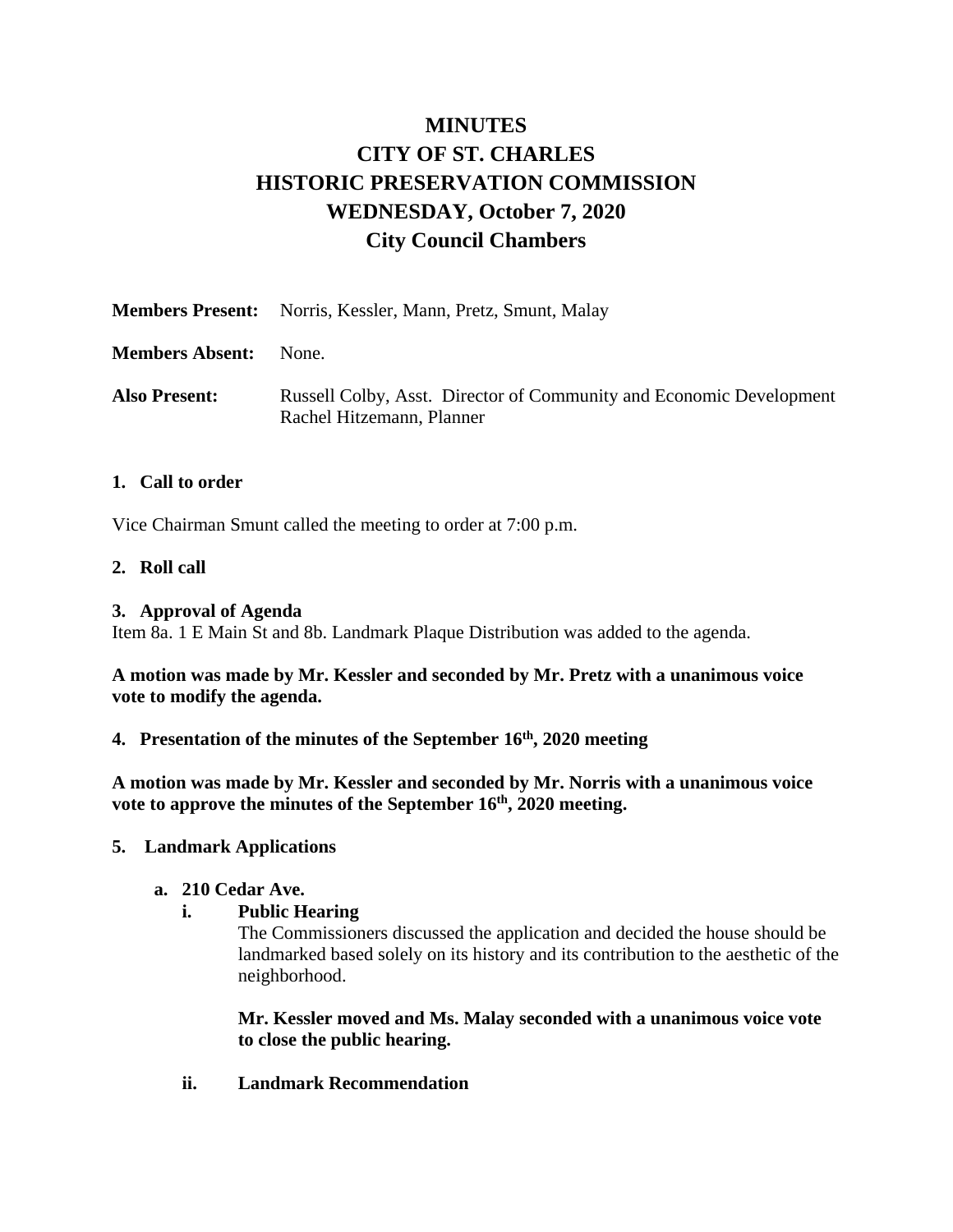Historic Preservation Commission Minutes – October 7th, 2020 Page 2

> **Mr. Kessler moved and Ms. Mann seconded with a unanimous voice vote to recommend landmarking 210 Cedar Ave. to the Planning and Development Committee.**

# **6. Certificate of Appropriateness (COA) applications**

## **a. 101-105 E Main St.**

Proposed is to remove the current tile and stone material found on the bottom façade of the building and replace it with the original style material with muntins.

Also proposed is to change the existing partial window and vent combination in 4 locations to full louver window openings. The commission was overall supportive of the changes. Commission members asked to keep the original windows on the building and the applicant had no problem with doing that.

## **A motion was made by Mr. Pretz and seconded by Mr. Kessler with a unanimous voice vote to approve the COA as presented.**

## **b. 311 Park Ave.**

Proposed is install a 30ft long 6ft high wood fence. The applicant said their used to be landscaping there, but it has since been removed. He would like to install the fence for privacy.

**A motion was made by Mr. Kessler and seconded by Mr. Norris with a unanimous voice vote to approve the COA as presented.**

## **c. 50 S First St.**

Proposed are two signs the north sign is to be above the second-floor windows and not illuminated. The second sign will be on First St. and above the second-floor windows and will be illuminated. Ms. Hitzemann pointed out that the Commission has previously reviewed signs for this building and was assured by the owner that all signs along First St. would be above the first story windows, not the second. The Commission was interested in talking to the builder before moving forward.

# **A motion was made by Mr. Kessler and seconded by Ms. Mann with a unanimous voice vote to table the COA until the building owner could speak before the Commission.**

# **d. 215 N 3rd Ave.**

Proposed is to install storm windows over all of the windows on the home to maintain the quality of the original windows. The Commission recommended an installation process that would not require the removal of the storm windows at a later date.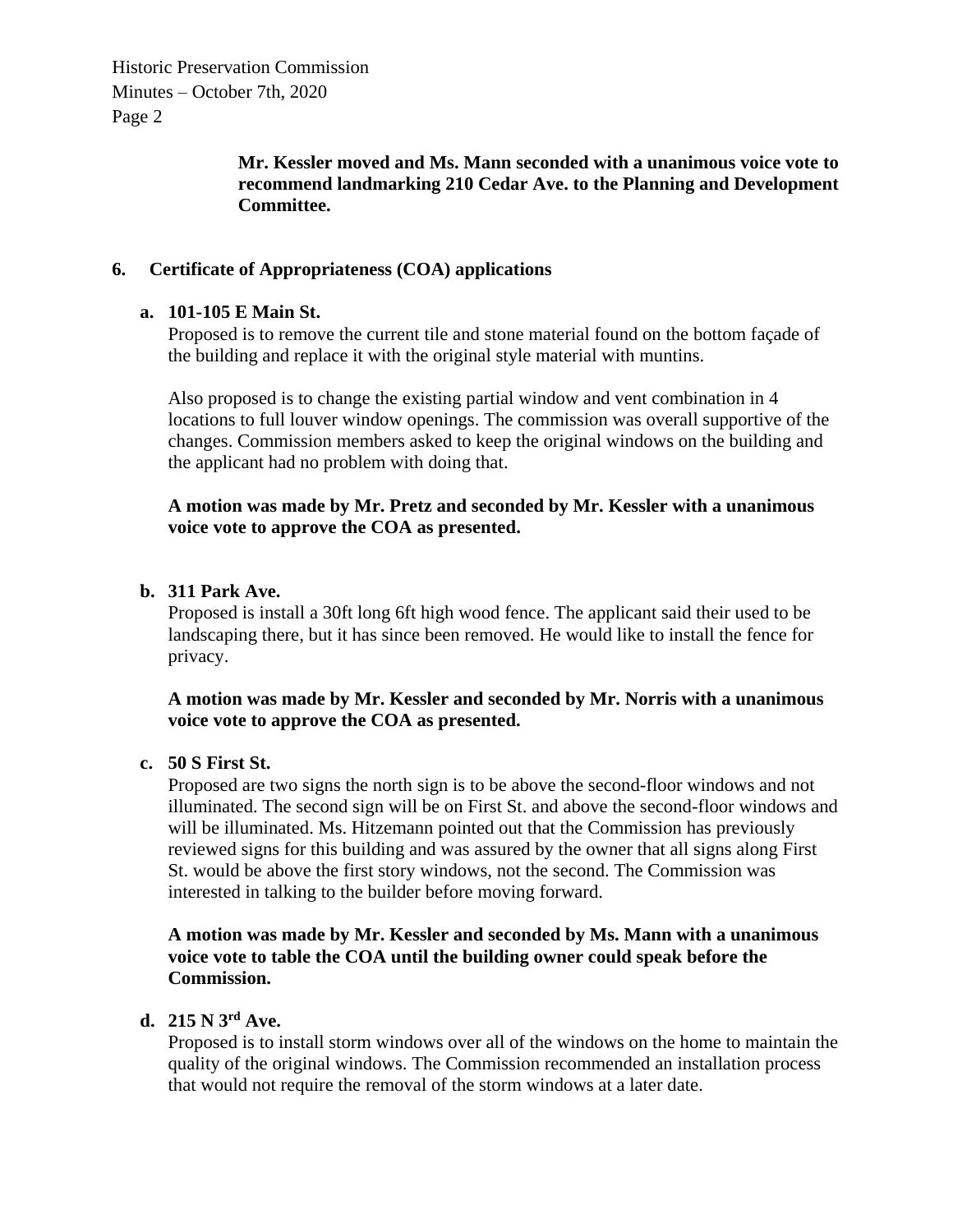# **A motion was made by Mr. Kessler and seconded by Mr. Pretz with a unanimous voice vote to approve the COA as presented.**

# **e. 318 Chestnut Ave.**

Proposed is to install new cedar wood siding, replacing the old rotting siding. The Commission commended the homeowner for using wood.

# **A motion was made by Mr. Norris and seconded by Mr. Pretz with a unanimous voice vote to approve the COA as presented.**

# **f. 307 Illinois Ave.**

Proposed is to add an addition to the garage. The addition will match the style of the garage. A new carriage style garage door complimentary to the home will be installed and the siding of the whole garage will be changed to match the new LP Smart siding on the house. The Commission had no problems with the proposal. Dr. Smunt requested that the reveal of the garage match the reveal of the house.

**A motion was made by Mr. Kessler and seconded by Ms. Mann with a unanimous voice vote to approve the COA with the conditions that the garage siding and corner trim will match the house at a later date. Casing sizing of the windows should match the house.** 

## **g. First Street Parking Deck**

Proposed is to install a railing on the first street parking deck. The Commission commended the applicant on listening to their suggestions and implementing columns on the design.

**A motion was made by Mr. Kessler and seconded by Mr. Pretz with a unanimous voice vote to approve the COA as presented.**

# **7. Grant Applications**

None.

## **8. Other Commission Business**

## **a. 1 E Main St.**

The Commission discussed the architecture of 1 E. Main St and requested that staff modify the architectural survey accordingly.

## **b. Landmark Plaque Distribution**

The Commission discussed possible options for landmark distribution.

**9. Preliminary Reviews-**Open forum for questions or presentation of preliminary concepts to the Commission for feedback

None.